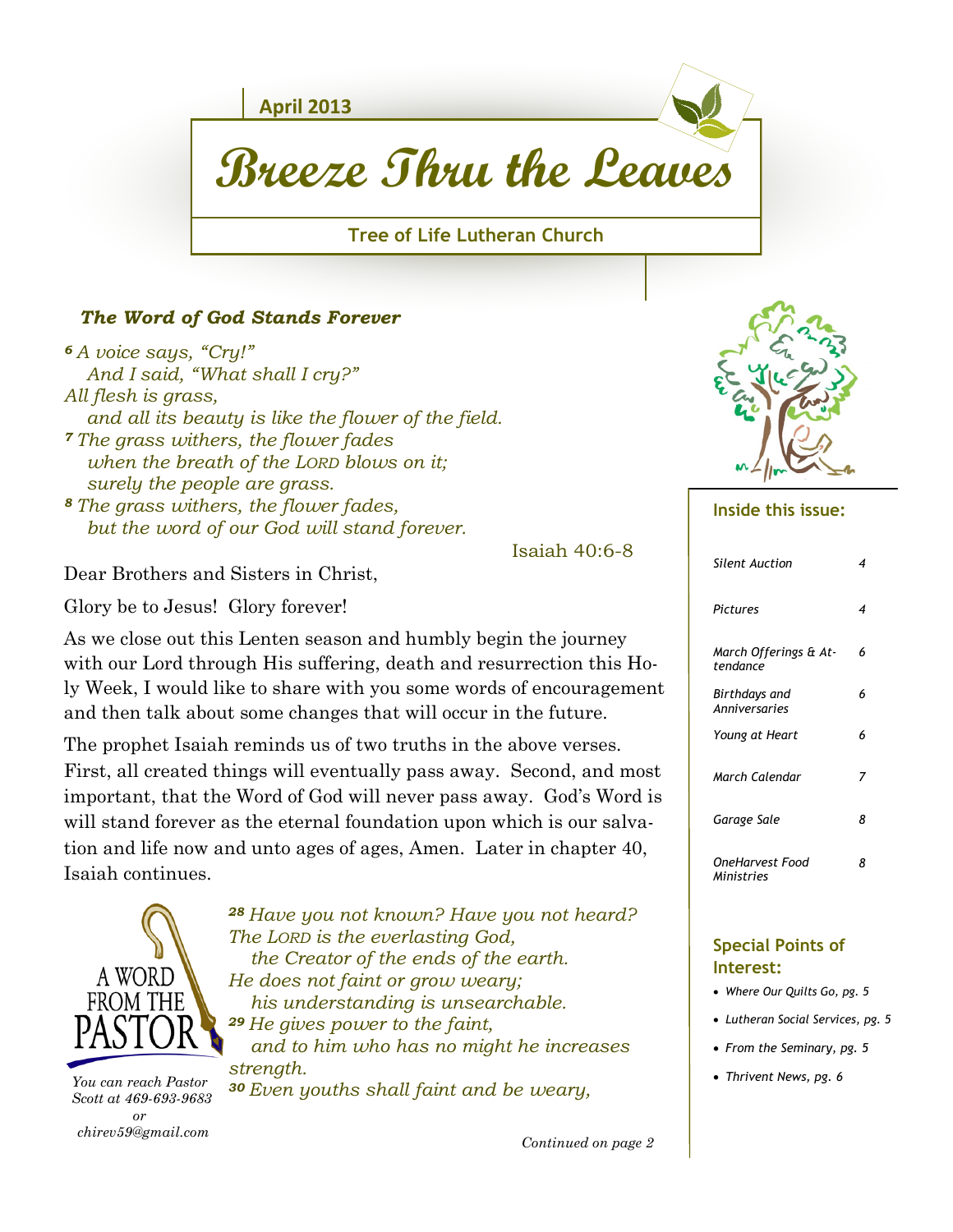# Pastor's Page, *continued from pg. 1*

 *and young men shall fall exhausted; <sup>31</sup> but they who wait for the LORD shall renew their strength;*

 *they shall mount up with wings like eagles;*

*they shall run and not be weary; they shall walk and not faint.*

#### Isaiah 40:28-31

This everlasting God, whose Word will stand forever, never wearies or gives up on us, his children. Even though His ways are often beyond our understanding and beyond our ability to grasp, He promises to strengthen us for our journey in this life so that we will walk and run in obedience to Him as He mounts us up with wings like eagles and we soar over the temptations of life in order to bring to the world the hope of the Gospel. Then Isaiah brings a word of divine promise of the presence and protection of the Lord.

#### *Fear Not, for I Am with You*

*<sup>1</sup>Listen to me in silence, O coastlands; let the peoples renew their strength; let them approach, then let them speak; let us together draw near for judgment.*

*<sup>2</sup> Who stirred up one from the east whom victory meets at every step?[[a\]](http://www.biblegateway.com/passage/?search=Isaiah%2041:%201-10&version=ESV#fen-ESV-18454a) He gives up nations before him,*

 *so that he tramples kings underfoot; he makes them like dust with his sword, like driven stubble with his bow.*

*<sup>3</sup> He pursues them and passes on safely, by paths his feet have not trod.*

*<sup>4</sup> Who has performed and done this, calling the generations from the beginning?*

*I, the LORD, the first, and with the last; I am he. <sup>8</sup> But you, Israel, my servant, Jacob, whom I have chosen, the offspring of Abraham, my friend;*

*<sup>9</sup> you whom I took from the ends of the earth, and called from its farthest corners, saying to you, "You are my servant, I have chosen you and not cast you off"; <sup>10</sup> fear not, for I am with you; be not dismayed, for I am your God; I will strengthen you, I will help you,*

 *I will uphold you with my righteous right hand*

#### Isaiah 41:1-4, 8-10

My prayer is that we have been renewed by the Holy Spirit during our Lenten journey together and that by His strength we are ready to look out into a lost and condemned world, asking God what we may need to do differently in order to better share the promise of forgiveness and salvation through faith in the Word of God Incarnate, Jesus Christ, with all people.

The Elders and I have spent many months in prayer and anguish over the fact that we have been in a steady decline in membership and attendance for over 12 years. We have spent many hours seeking God's wisdom and discussing different possibilities as to how to turn things around at Tree of Life and begin to grow once again. We have looked at and talked with other pastors and congregations in our area to see if there are successful things done elsewhere that we can incorporate into our work here. To that end, we began a couple of years ago by instituting an emphasis on prayer, both corporate and individual, with the goal of helping all of us to grow in our faith and deepen our relationship with the Lord. Last year we incorporated the emphasis on bible study and have added a number of different opportunities for growth in understanding the will of the Lord for our lives. Our hope and prayer

*Continued on page 3*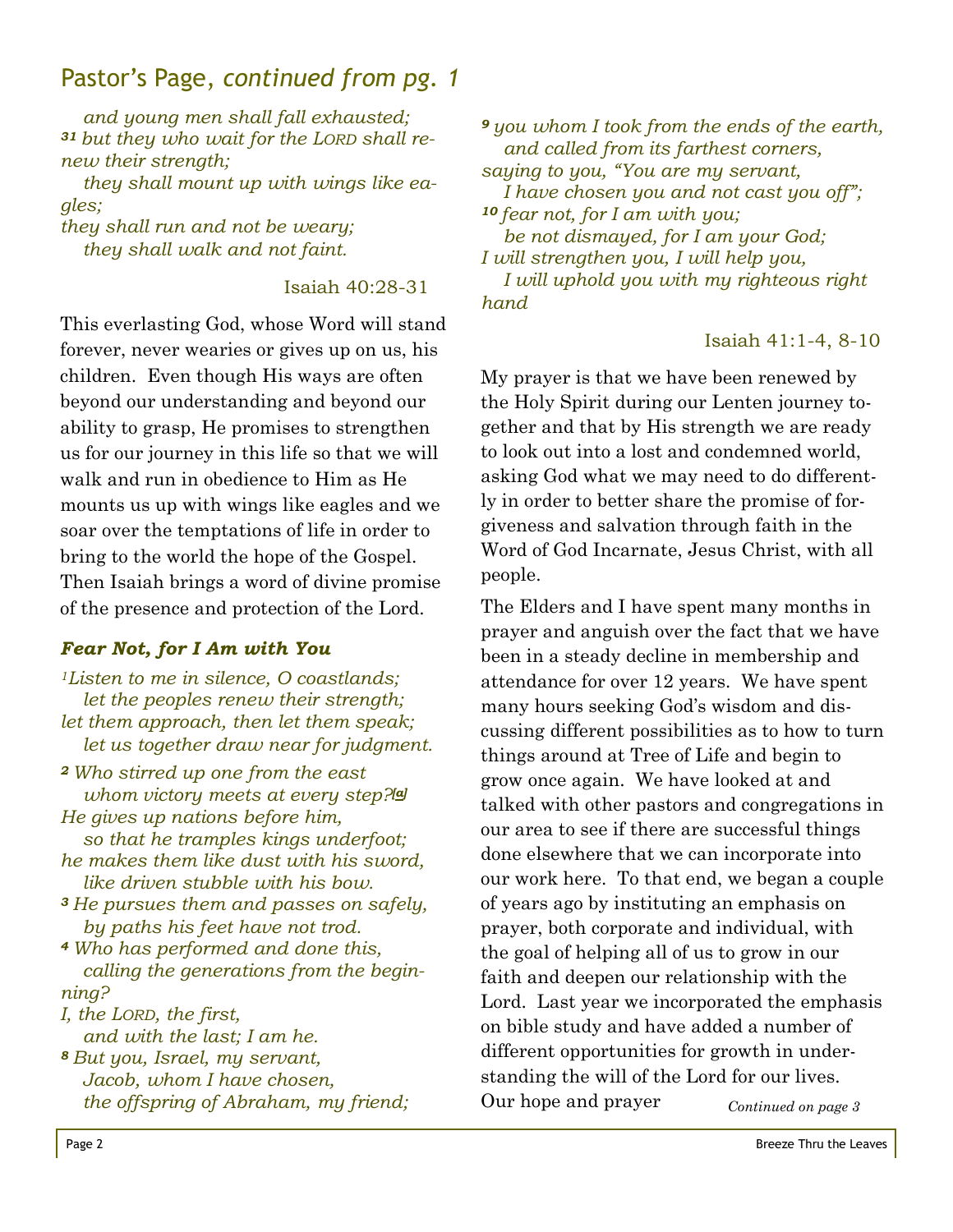# Pastor's Page, *continued from pg. 2*

has been that these changes here at Tree of Life have enabled all of you to grow in your faith and be strengthened by the Holy Spirit.

We now believe it is time to make a change in the worship structure and format in order to set our congregation in the most inviting position for visitors to come and want to become part of the worship and witness life at Tree of Life Lutheran Church. Over a decade ago, when we began the Living Praise service, one of the goals was that it would be an evangelism tool; that it would be attractive to visitors. Due to the early and odd starting time, it has never succeeded in reaching that goal. Without exception, all of the other churches we have looked at and talked to that have both traditional and contemporary styles of worship, have their contemporary worship as the late service on Sunday; for the purpose of evangelism. Therefore, given all we have discovered and after much prayerful consideration, the Elders and I have decided to move all of our Sunday starting times up fifteen minutes with the Traditional service beginning at 8:30 AM and the Living Praise service at 11:00 AM and Sunday School and Adult Bible Class at 9:45 AM. These changes will be instituted on Sunday August 25th, Rally Day 2013. In the meantime, the Elders will be in contact in order to make home visits with all of the families in their groves to answer any questions and to pray together for the future of Tree of Life.

Our prayer is that all of us at Tree of Life will come together, laying the past aside and confidently going forward with the Lord at our side. In closing, I would like to share these words of God from St. Paul.

#### *Christ's Example of Humility*

*<sup>2</sup> So if there is any encouragement in Christ, any comfort from love, any participation in the Spirit, any affection and sympathy, <sup>2</sup> complete my joy by being of the same mind, having the same love, being in full accord and of one mind. <sup>3</sup> Do nothing from selfish ambition or conceit, but in humility count others more significant than yourselves. <sup>4</sup> Let each of you look not only to his own interests, but also to the interests of others. <sup>5</sup> Have this mind among yourselves, which is yours in Christ Jesus, <sup>6</sup> who, though he was in the form of God, did not count equality with God a thing to be grasped, <sup>7</sup> but emptied himself, by taking the form of a servant, being born in the likeness of men. <sup>8</sup> And being found in human form, he humbled himself by becoming obedient to the point of death, even death on a cross.<sup>9</sup> Therefore God has highly exalted him and bestowed on him the name that is above every name, <sup>10</sup> so that at the name of Jesus every knee should bow, in heaven and on earth and under the earth, <sup>11</sup> and every tongue confess that Jesus Christ is Lord, to the glory of God the Father.*

#### Philippians 2:1-11

I Remain In Humble Service to You and to Christ Jesus, Pastor Scott

To the Glory of God, the Father, the  $\mathcal{F}$  Son, and the Holy Spirit. Amen.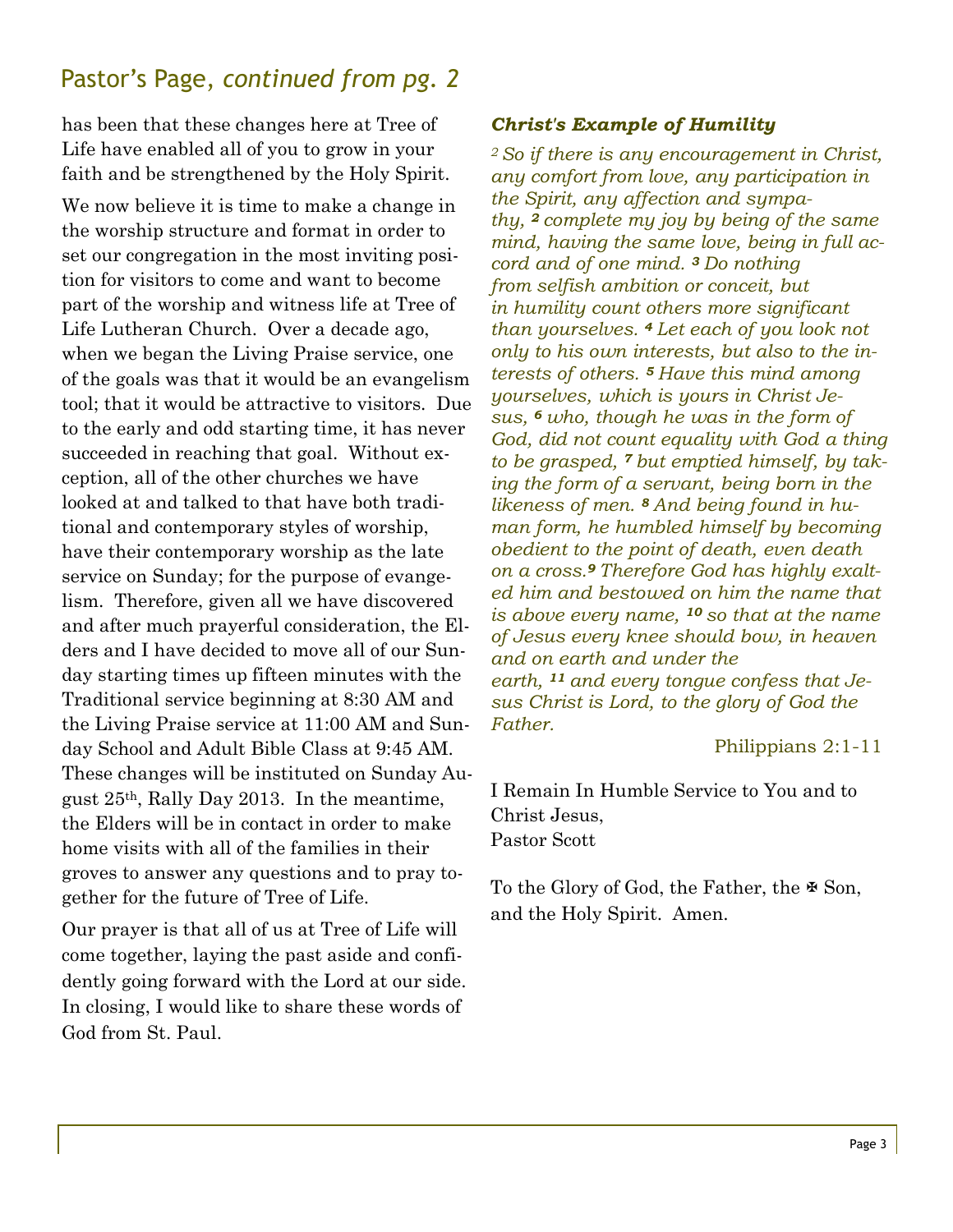# 1/168? What does that mean? Dinner & Silent Auction

1/168 is a tiny fraction! You'd have a hard time slicing an apple or a pie into 168 pieces and then eating just 1 tiny slice, but that is what we often do to God. 24 hours a day x 7 days a week = 168 hours. 1 hour a week in church is just not enough to build our faith! There are many opportunities for spiritual growth here at Tree of Life: Sunday Morning Education Hour, Thursday Morning Bible Class, SIS Group Bible Study and Men's Fellowship every other Friday, Men's Breakfast one Saturday per month, and Small Group Bible Study on Saturday afternoons. Don't see a time that fits your schedule? You can pick up the Portals of Prayer for a daily personal devotion time. Or you can talk to your elder, Pastor, or your "church buddy" to get a Bible Study started that fits your schedule **because 1/168 just isn't enough!**

# PICTURES, PICTURES, PICTURES

 Please help us update the "picture board" and get a new picture made as soon as you can catch Jan or Ted running around with camera in hand. If you like the picture that is already up there, "the one where you look much younger", then you may choose to leave it as is; however, if your kids are graduating from high school and they look ten years old, then it may be time for a new one.

 We would like to get this done as soon as possible.



# **JOIN US ON APRIL 21ST RIGHT AFTER 2ND SERVICE**

Relax and enjoy some fellowship with our congregation and "hopefully" several guests. We will be serving a spaghetti dinner for lunch. There will be a FREE WILL offering of course, just to help pay for the meal.

The **"SILENT AUCTION"** consists of items donated by the venders from our first craft fair and some of our members and will make lovely Mother's Day gifts or just something for yourself. Thrivent will be also be assisting in our fundraising efforts.

Please contact Chris Gibbs or Shannon Murphy for more information.

# Thank You!

# *Dear Tree of Life Family,*

*David and I would like to express our sincere gratitude to the entire congregation for the prayers, cards, flowers, food and visits during my recent health issues. It will take time for healing and finding just the right medications. Please keep me in your prayers.*

*Your sister in Christ, Ginny Hoppe*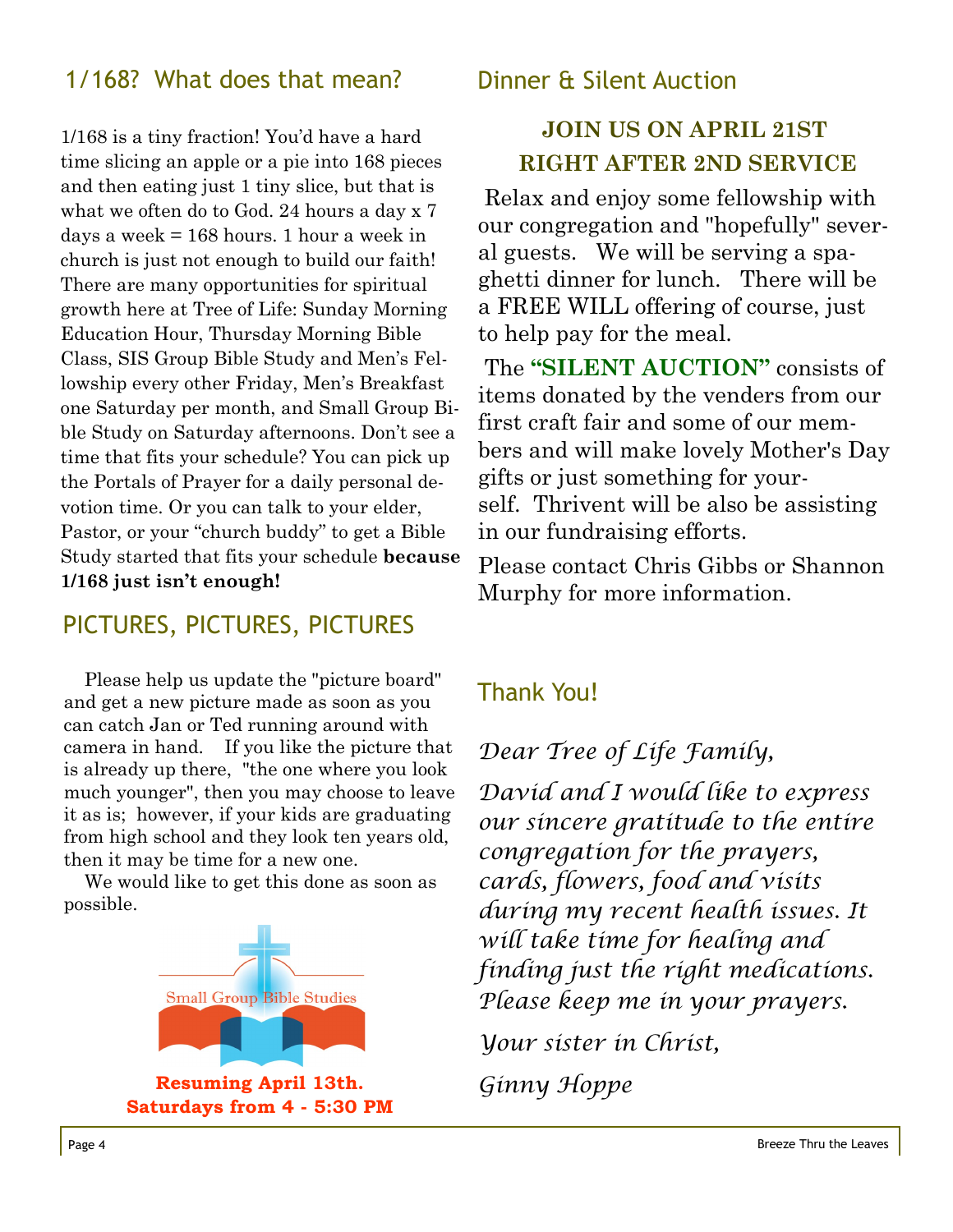# Lutheran Social Services

Get ready to "Waltz Across Texas"! Lutheran Social Services is hosting the 4th annual **Caring for Kids benefit** on **Saturday, April 27,** at **Eddie Deen's Ranch** in downtown Dallas benefitting Foster In Texas (FIT). Put on your dancing shoes as we pack the floor with our boot-scootin' friends on this special night to support our foster children in the DFW Metroplex. You'll enjoy delicious Texas BBQ, an exciting live & silent auction, and live music you can kick up your heels to! Reserve your tickets online at [www.FosterInTexas.org/CaringForKids](https://www.lsss.org/page.redir?target=http%3a%2f%2fwww.FosterInTexas.org%2fCaringForKids&srcid=7637&srctid=1&erid=318580&trid=5cd737f5-22c1-4431-9834-027ca5cf3163) or by phone at (800) 938-5777.

# From Concordia Seminary

Dear Friends in Christ,

It was a wonderful blessing to receive your donation of \$554.55 in support of Concordia Seminary's mission of serving church and world by preparing those who will minister among us, our children, grandchildren, friends and neighbors for decades to come. THANK YOU!

God's blessings on the faithful prayer and support you provide make this ministry possible. **"How can we thank God enough for you in return for all the joy we have in the presence of our God because of you?"** 1 Thess. 3:9 Your gift is being used carefully to prepare the church's future pastors, missionaries, deaconesses and leaders. Your prayers and donations to Concordia Seminary are making an eternal difference. This ministry would simply not be possible without caring Christians like you. May you experience much joy for the blessings your partnership makes possible.

Most cordially yours, Dr. Dale A. Meyer President

# Where Our Quilts Go

Many have asked "where do the quilts we make go?" The Quilters will place a map of the world on the wall of the hallway to the classrooms. On this map you will find the number of quilts sent to countries worldwide. Take time to look at this map and see how far away we at Tree of Life can reach with God's comforting love simply by tying a few knots.

# From Our Seminary Student

Dear Tree of Life Lutheran Church,

A few days ago, I received a Facebook message from a friend at Concordia University Texas, Vicki Hill. She shared that she and her family are members of Tree of Life and that she recently saw my previous picture and letter on your bulletin board! It was a great surprise that we are connected in such a way!

The winter quarter of courses has just finished, and Brittany and I are looking forward to the next set of courses. I am particularly anticipating Homiletics I—my first opportunity here at the seminary to learn about preaching. Through your generous support I am able to begin this study! Thank you for your faithfulness!

#### Mark Harris

*- This letter and a photo are posted in the information center.*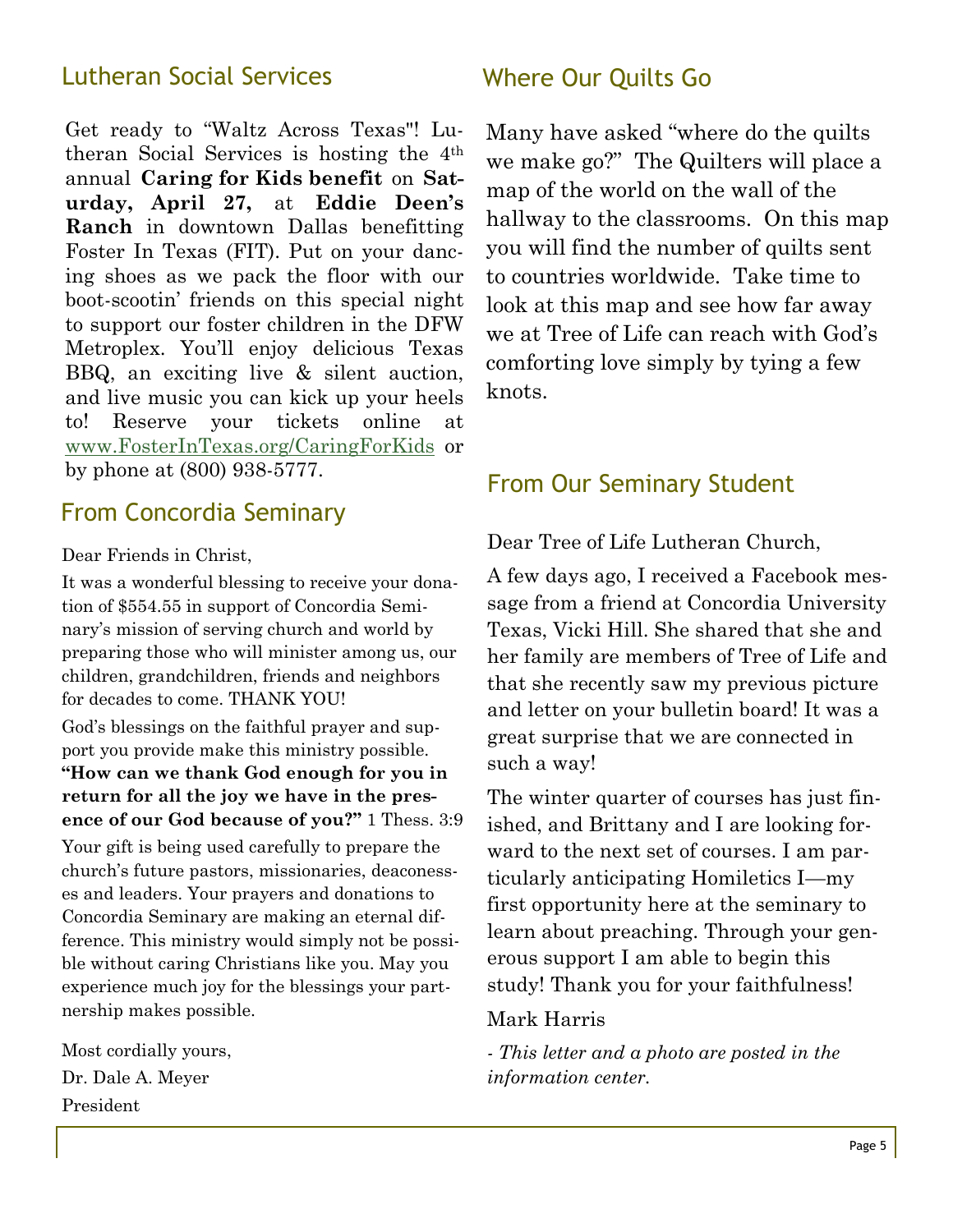|              | <b>Birthday</b><br>Elessings |
|--------------|------------------------------|
| Sarah Rattan | 4-1                          |
|              |                              |

| Desiree' Melton        | $4 - 2$ |
|------------------------|---------|
| <b>Sherry Caekaert</b> | 4-4     |
| Jeremy Maddox          | 4-7     |
| Glenn Watson           | $4 - 8$ |
| Ariel Maddox           | 4-8     |

# Young at Heart

 You may have noticed the big black hole in front of the church this week. Do not be alarmed, better things are coming very soon. We would like to thank Philip Robins for doing most of the work and Joe Green for assisting.

 Plans are underway for making great improvement; please be patient. Young at Heart is providing the money and the suggestions; trustees will be doing the hard part.

 Undie Sunday was a great success and we provided 319 items to Good Samaritans. We wish to thank everyone who had a part in contributing an important service to our community. Please continue to bring toiletry items for Good Samaritan.

 Our next meeting will be on April 9th at the new buffet that opened in the old "Ryans" located on Tripp Rd. and Galloway. (I don't remember the name) Please plan to attend and bring a guest. See you at 11:30 a.m.

| Gloria Melton             | $4 - 9$  |
|---------------------------|----------|
| <b>Richard Porter</b>     | 4-10     |
| Ron Estilow               | $4 - 11$ |
| <b>Kaylee Presnell</b>    | 4-18     |
| Daniel Rodrigues Jr. 4-23 |          |
| Breyden Purcell           | 4-27     |
| <b>Grant Mones</b>        | $4 - 29$ |
| Edwin Tag                 | 4-29     |
| Phillip Jon Caekaert 4-30 |          |



| Dan & Karry Hill                   | $4 - 1 - 2003$ |
|------------------------------------|----------------|
| Daniel & Cheryl Rodrigues 4-5-2008 |                |
| Dale & LaWanda Hunter              | $4 - 9 - 1960$ |
| John & Tammy Holzer                | 4-11-1980      |
| Wayne & Cleone Altom               | 4-12-1973      |
| Jack & Evelyn Allison              | 4-28-1990      |

# Thrivent News

If you are a Thrivent member (have Thrivent policies, funds, etc.) you may have Choice Dollars that can be donated to charitable organizations such as Tree of Life.

To direct Choice Dollars in the future, you have two easy options:

1) Log in to [Thrivent.com/thriventchoice](http://sitelinkers.thrivent.com/id_b6affd5178c0_13cb01/) and select "Get Started."

2) Contact a representative from the Member Connection Center at 800-847-4836 and, when prompted, say "Thrivent Choice." When next prompted, say, "Choice Dollars."

| <b>DATE</b>            | 8:45 | 11:15 | <b>SS</b> | General<br><b>Offering</b> | Growing<br>To the<br><b>Future</b> | <b>Mission</b><br><b>Tithe</b> |
|------------------------|------|-------|-----------|----------------------------|------------------------------------|--------------------------------|
| 3/3/13                 | 65   | 47    | 51        | $$9,754*$                  | \$550                              | \$975                          |
| 3/10/13                | 45   | 40    | 39        | \$4,826                    | \$400                              | \$483                          |
| 3/17/13                | 52   | 46    | 42        | $$4,420*$                  | \$100                              | \$442                          |
| 3/24/13                |      |       |           | $\mathbf{\$}^*$            | \$                                 | \$                             |
| 3/31/13                |      |       |           |                            |                                    |                                |
| <b>Total for March</b> |      |       | $$*$      | \$                         | \$                                 |                                |

# Offerings and Attendance for March

\*Needed per week—\$4,738; Needed for March—\$23,690